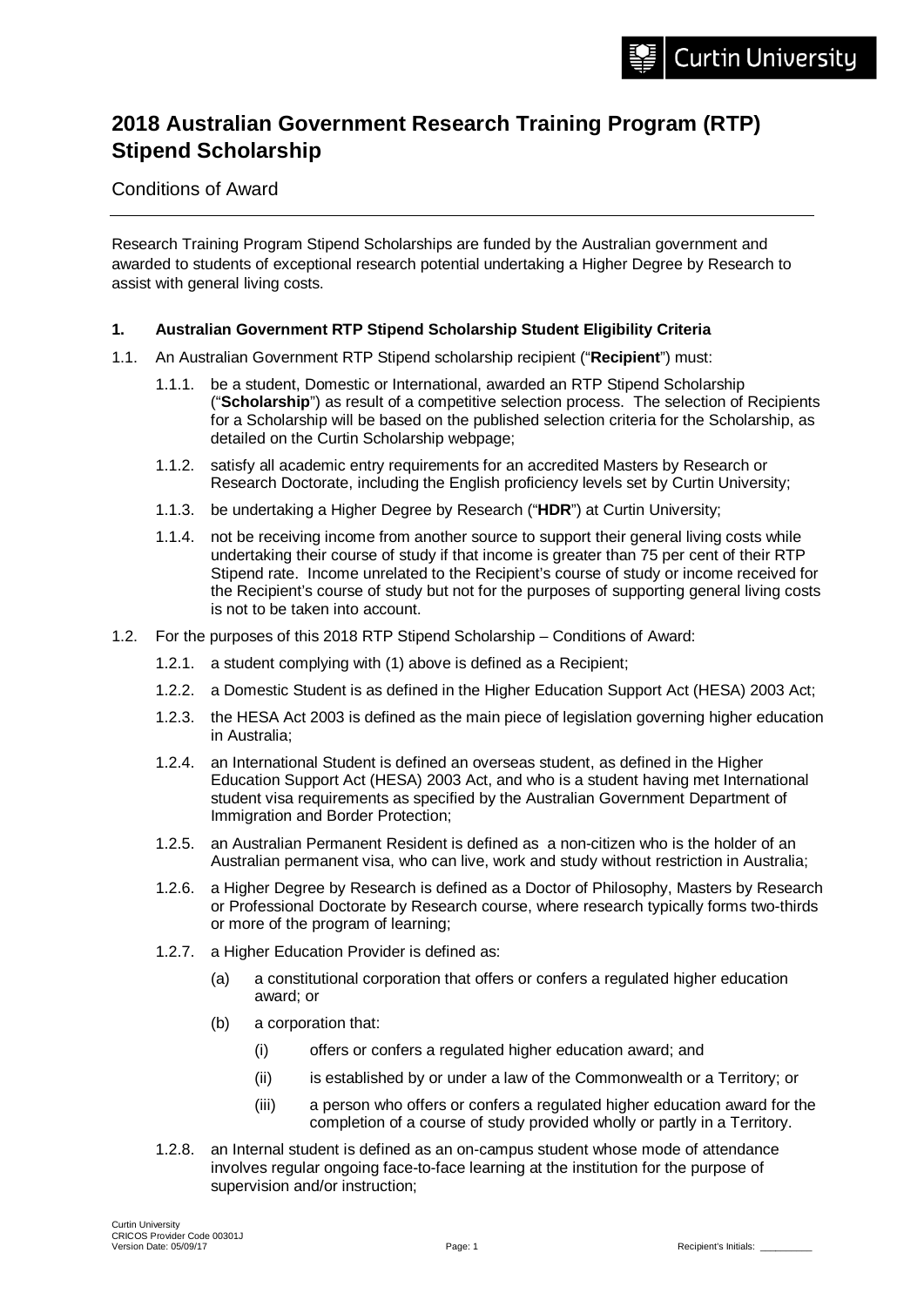- 1.2.9. a Leave of Absence is defined as a formally approved break in candidature which does not count against the minimum and maximum duration of study, per Rule No. 10 Made Pursuant to Statute No. 12 – Enrolment: Degree of Doctor by Research and Rule No. 11 Made Pursuant to Statute No. 12 – Enrolment: Degree of Master by Research;
- 1.2.10. Conditional status is defined as the academic status associated with the Recipient's enrolment where the Recipient is constrained by conditions to be met by a set deadline determined by the Faculty Graduate Studies Committee or the Associate Deputy Vice-Chancellor, Research Training;
- 1.2.11. Good Standing is defined as the academic status associated with the Recipient's enrolment where the Recipient has achieved satisfactory course progress and is permitted to continue in the course;
- 1.2.12. Remote areas are areas considered inner regional, outer regional, remote or very remote as defined in the Australian Statistical Geography Standard;
- 1.2.13. a De facto relationship is as defined in the Family Law Act 1975; and
- 1.2.14. the two-year exclusion period is defined as the two-year exclusion rule, as defined in the Australia Awards Scholarships Policy Handbook (January 2017).

#### **2. Commencement**

- 2.1. Unless there are exceptional circumstances, Recipients offered a Scholarship are expected to commence the degree as a full-time **Internal** student within the dates specified in the letter of offer or the Scholarship will be withdrawn by the University.
- 2.2. Approval to commence the Scholarship after the dates specified in the letter of offer of the awarding year must be obtained from the Associate Deputy Vice-Chancellor, Research Training.
- 2.3. Scholarship commencement cannot be deferred to the following year.
- 2.4. Recipients who have previously held an Australia Awards Scholarship funded by the Department of Foreign Affairs and Trade (DFAT), and are still within the two-year exclusion period following the completion or termination of the Australia Awards Scholarship must have received approval from the Australia Awards Delivery Section to remain or return to Australia to commence a RTP Stipend Scholarship.

# **3. Period of Support**

- 3.1. Recipients are entitled to three years full-time equivalent study if undertaking an eligible Research Doctorate and a maximum of two years full-time equivalent study if undertaking a Masters by Research. Respectively, the period of support for Recipients enrolled in a part-time capacity is six (6) years for a Research Doctorate and four (4) years a Master by Research pro rata.
- 3.2. The duration of the Scholarship will be reduced by any period of study undertaken towards the degree prior to the commencement of the Scholarship.
- 3.3. The duration of the Scholarship will be increased by any periods of paid sick or maternity leave approved by the University.
- 3.4. The maximum period of entitlement is calculated from the course commencement date.

# **4. Scholarship Extensions**

- 4.1. Research Doctorate Recipients making satisfactory progression may apply to the University for a Scholarship extension for a period of up to six months where the study exceeds durations listed in clause 3.1.
- 4.2. International Recipients who have applied for a Scholarship extension will be considered at this point in time for an extension of the Recipient's Curtin funded fee offset scholarship.
- 4.3. Scholarship extensions are granted on a case-by-case basis.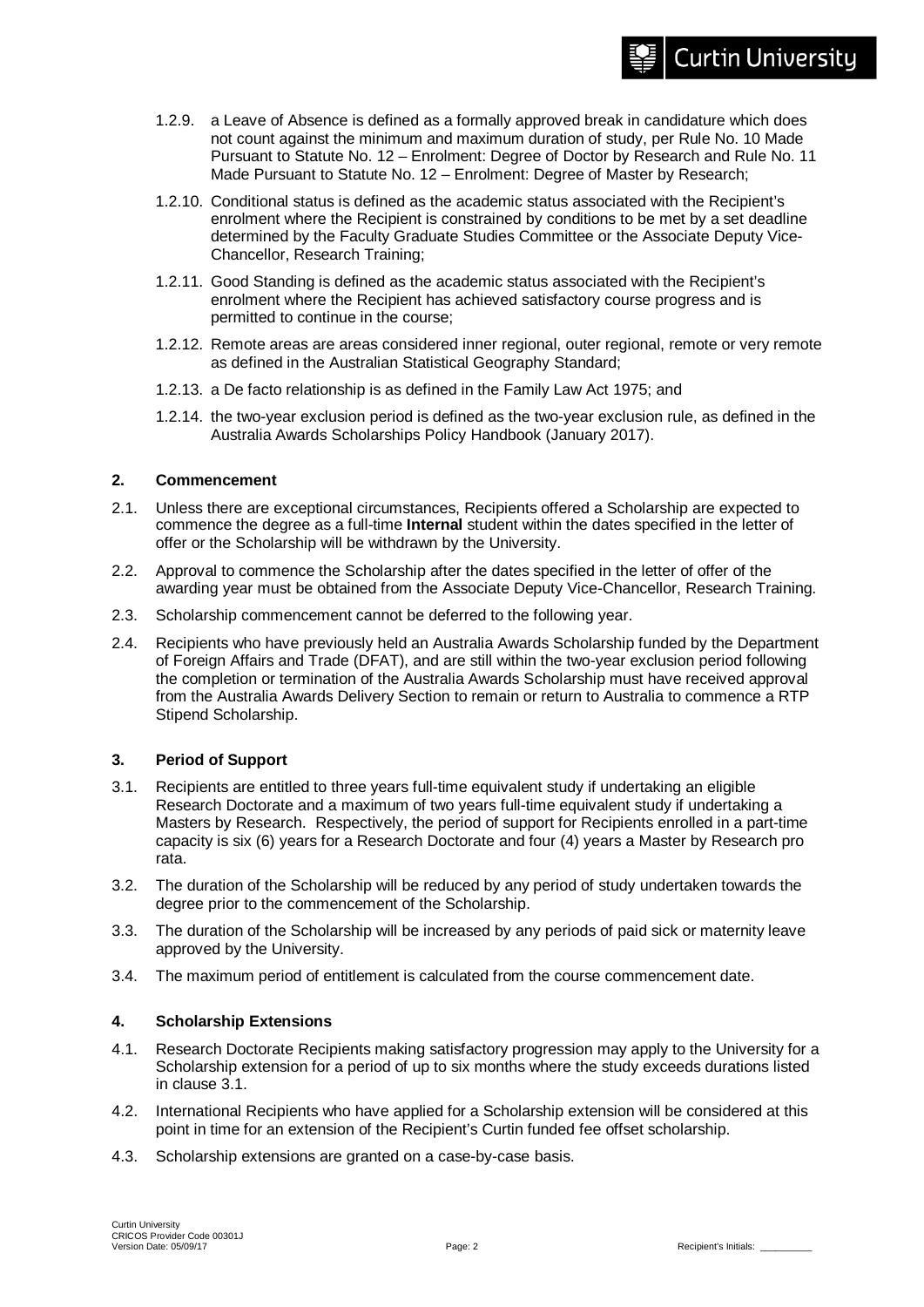#### 4.4. A request for an extension will be submitted no sooner than six (6) months before the Scholarship end date and no less than four weeks prior to the end date of the Scholarship. Extensions will not be approved if requested after the Scholarship end date.

- 4.5. No extensions are available for Masters by Research Recipients.
- 4.6. Changes to course enrolment, as defined in (7), (8) and (9) do not constitute sufficient grounds for a Scholarship extension.
- 4.7. The transfer of a Scholarship, as defined in (11), does not constitute sufficient grounds for a Scholarship extension.
- 4.8. Employment commitments, as defined in (12), do not constitute sufficient grounds for a Scholarship extension.

#### **5. Value of Scholarship**

- 5.1. Stipend
	- 5.1.1. The University will administer to each Recipient an annual stipend equivalent to the base full-time RTP Stipend rate, being \$27,082.00 for 2018, published by the Department of Education and Training for the relevant year of award.
	- 5.1.2. Part-time Recipients will be administered a RTP stipend at a part-time rate, equivalent to half the full-time RTP Stipend rate.
	- 5.1.3. The RTP Stipend rates are indexed each year in accordance with the HESA Act 2003.
	- 5.1.4. The value of the Scholarship will be detailed in the Recipient's Scholarship letter of offer.
	- 5.1.5. The RTP Stipend is:
		- (a) exempt from taxation for full-time Scholarship Recipients;
		- (b) not exempt from taxation for part-time Scholarship Recipients
	- 5.1.6. The annual RTP Stipend will be pro-rated to the equivalent full-time student load consumed in the course.
	- 5.1.7. Fortnightly payments will be made direct to the Recipient in respect of their RTP stipend. Payment into an account in the Recipient's name, with an Australian Approved Deposittaking institution such as a bank, is considered to be a payment direct to the Recipient.
- 5.2. Fee offset scholarship
	- 5.2.1. The University will provide International Recipients with a Curtin funded tuition fee offset for the approved course, for the tenure of the Scholarship, to assist with tuition fee liability.
	- 5.2.2. International Recipients who have not submitted their thesis by the end of the Curtin funded fee offset scholarship tenure may be subject to tuition fee liability applicable at the time of scholarship expiry.
	- 5.2.3. In the event an International Recipient is granted Australian Permanent Resident status, the Curtin funded fee offset scholarship will be terminated and replaced by an Australian Government RTP Fee Offset Scholarship.
- 5.3. Overseas Health Cover allowance
	- 5.3.1. International Recipients, granted and in possession of a valid student visa, will be provided an allowance to cover the cost of basic Overseas Health Cover (OSHC) for the period of support outlined in (3).
	- 5.3.2. This allowance is additional to the RTP Stipend.
	- 5.3.3. Where relevant, the OSHC will provide cover for the Recipient's spouse and/or dependent/s.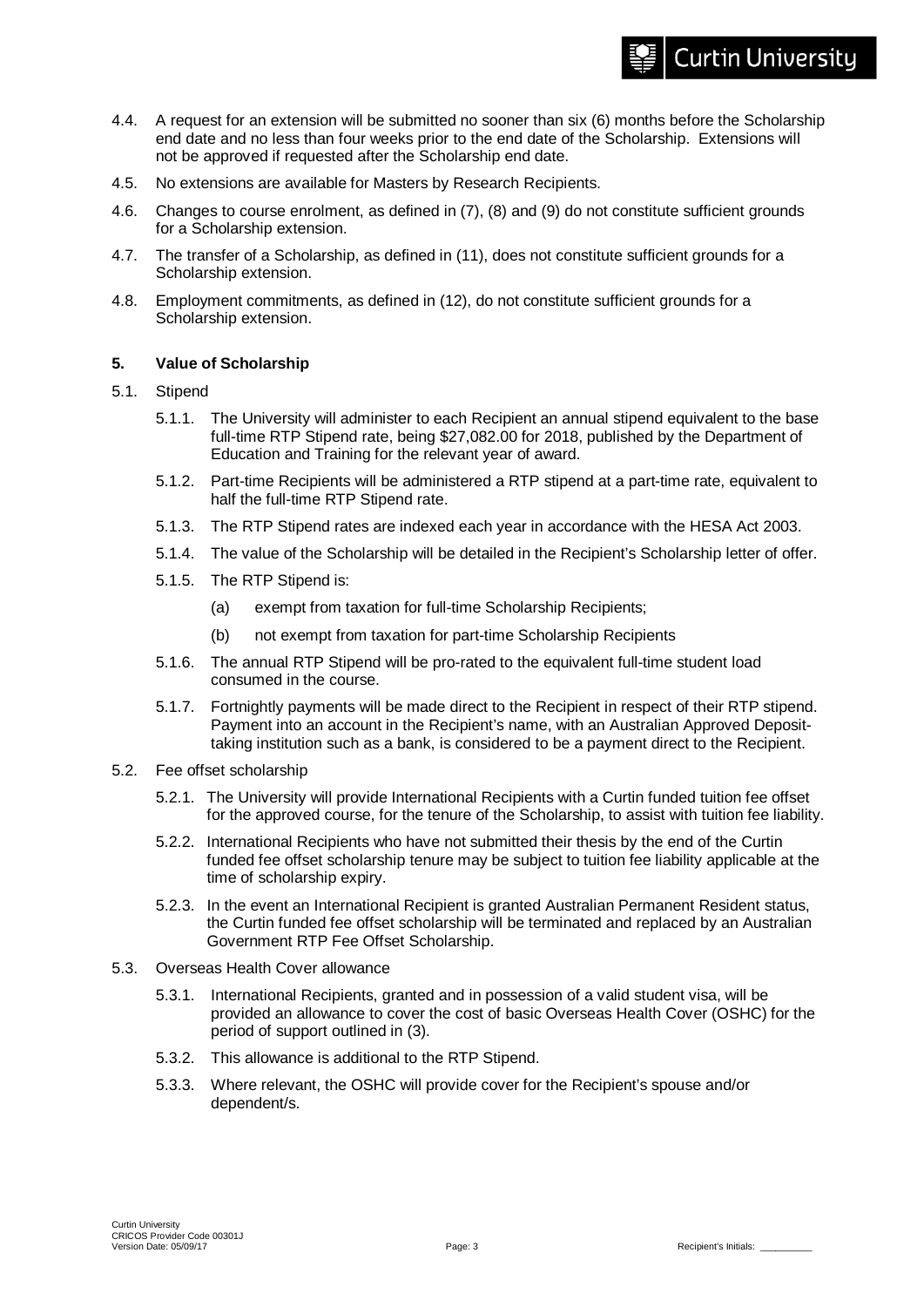- 5.4. Relocation allowance
	- 5.4.1. Recipients who relocate their place of residence to Perth, Western Australia (Perth) from **Remote** Western Australia, interstate or overseas to commence their Scholarship may be eligible for a relocation allowance.
	- 5.4.2. The allowance:
		- (a) is additional to the RTP Stipend;
		- (b) will cover the cost of relocating the Recipient, and where relevant the Recipient's spouse and/or dependent/s;
		- (c) is paid at the maximum rate of \$600 per adult and \$250 per child up to an absolute maximum of \$1,700;
		- (d) is only payable where the relocation to Perth occurs after the date of the Scholarship offer; and
		- (e) must be claimed within six (6) months of Scholarship commencement.
	- 5.4.3. In lodging a claim, the Recipient will provide:
		- (a) proof of marriage or **De facto relationship** for the spouse to be covered under the relocation allowance, for which the status of the relationship must be in effect prior to the date of the Scholarship offer; and
		- (b) birth or adoption certificates for each dependent to be covered under the relocation allowance.
	- 5.4.4. A claim will be processed on provision of original tax receipts, and reimbursements made by the University will include any GST amounts specified in the original tax receipt provided.
- 5.5. Thesis allowance
	- 5.5.1. Recipients may be eligible for a thesis allowance to contribute towards the cost of printing and binding a thesis.
	- 5.5.2. The allowance is:
		- (a) additional to the RTP Stipend;
		- (b) payable for costs associated with the re-submission of a thesis, or the lodgment of bound copies of the thesis following approval;
		- (c) paid at a maximum of \$300 for a Masters by Research thesis and \$500 for a Doctoral thesis; and
		- (d) must be claimed within 6 months of course conferral.
	- 5.5.3. A claim will be processed on provision of original tax receipts, and reimbursements made by the University will include any GST amounts specified in the original tax receipt provided.
- 5.6. Funding outside the Scholarship
	- 5.6.1. The Recipient is permitted to:
		- (a) obtain funds for fieldwork, equipment or other expenses not covered by the Scholarship; and
		- (b) obtain funding for overseas travel costs from other Australian Government awards or any other source.

# **6. Approval of a Part-time Scholarship**

6.1. Request to undertake part-time study will be made in writing to the Associate Deputy Vice-Chancellor, Research Training. In approving a part-time Scholarship, the institution will be satisfied that the Recipient has an exceptional circumstance which limits the Recipient's capacity to undertake full time study.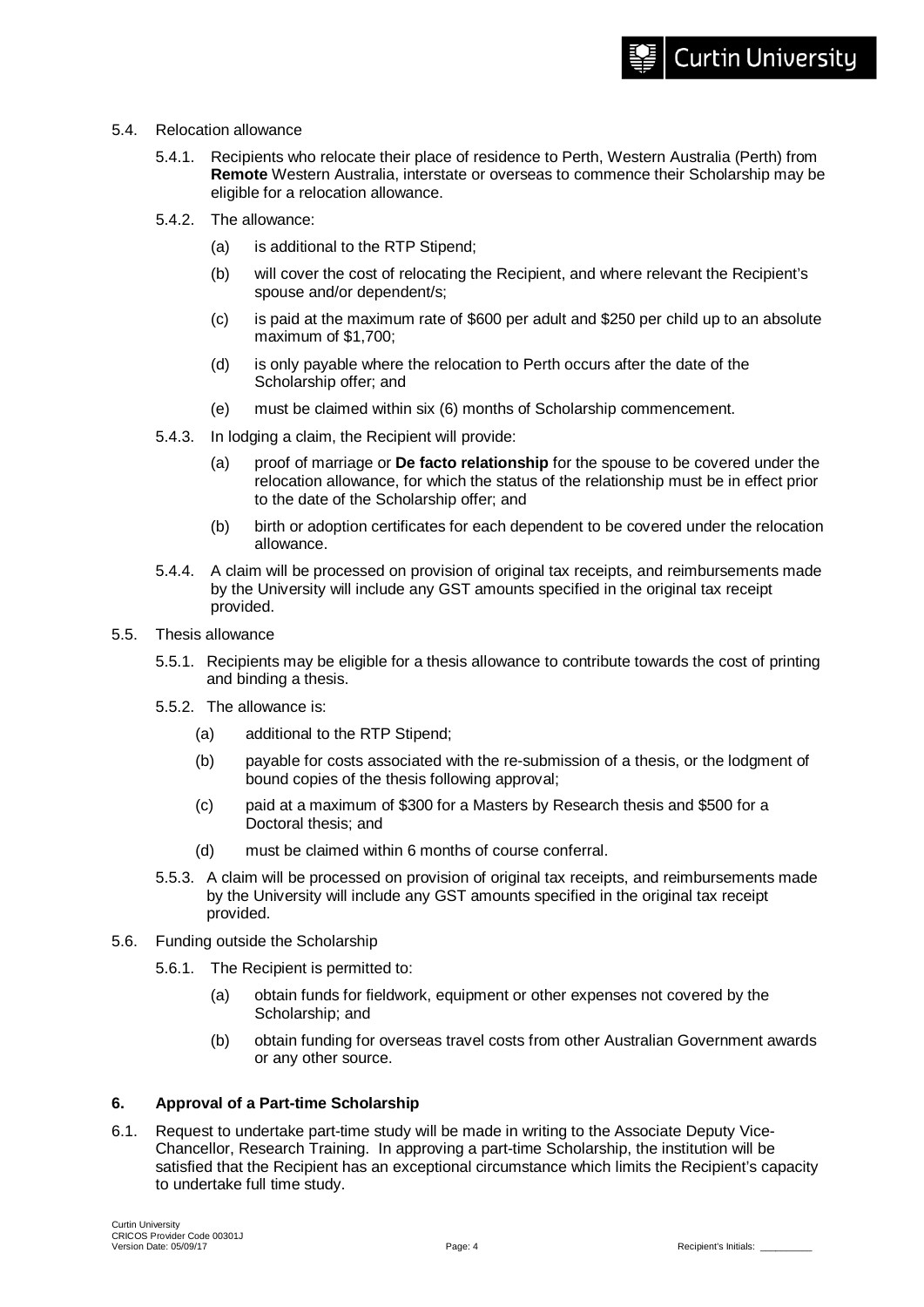- 6.2. The intent to undertake employment on a full-time or substantial part-time basis does not constitute grounds for approval of a part-time Scholarship.
- 6.3. The University may approve a part-time Scholarship where a Recipient has:
	- 6.3.1. carer responsibilities for a pre-school child;
	- 6.3.2. carer responsibilities for school-aged children as a sole parent with limited access to outside support;
	- 6.3.3. carer responsibilities for an invalid or disabled spouse, child or parent; or
	- 6.3.4. a medical condition, which limits the capacity to undertake full-time study (supported by medical certification).
- 6.4. Scholarship Recipients approved to study part-time may revert to full-time study at any time with the permission of the institution.

# **7. Changing Course**

7.1. Where a Recipient changes course of study to another HDR degree at the same level, the period of support remains unchanged. This includes changes from one field of education to another. For example, a Recipient who has completed one year of a Masters by Research and then changes to a different Masters by Research, will only be entitled to a further 12 months full-time equivalent study.

#### **8. Conversion (upgrade) from a Masters by Research Degree to a Research Doctorate Degree**

- 8.1. Where a Recipient commences studies in a Masters by Research degree and then upgrades to a Research Doctorate, the Recipient's total period of support under the Scholarship will be extended to the maximum period of support provided to a Research Doctorate Recipient as detailed in (3) of these Conditions.
- 8.2. An upgrade may be sought where:
	- 8.2.1. a Recipient who has achieved candidacy in a Masters by Research is deemed to be undertaking research equivalent to doctoral standards; and
	- 8.2.2. there is no break between the candidature for the Masters by Research degree and the Research Doctorate degree unless the interval is covered by a period of suspension; and
	- 8.2.3. the research undertaken by the Recipient while enrolled in the Masters by Research is modified to meet the requirements for the Research Doctorate.

#### **9. Conversion (downgrade) from a Research Doctorate Degree to a Masters by Research Degree**

- 9.1. Where a Recipient elects or is required, for academic or personal reasons, to downgrade candidature from a Research Doctorate to a Masters by Research, the Recipient's period of support under the Scholarship will be reduced to the maximum period of support provided to a Masters by Research Recipient as detailed in (3) of these Conditions.
- 9.2. At the point of course conversion, where the consumed period of support in the previous Research Doctorate exceeds the maximum period of support available to a Masters by Research Recipient as detailed in (3) of these Conditions, the Scholarship RTP Stipend payments will terminate.

#### **10. Suspension of Scholarship**

- 10.1. Recipients may apply for a suspension of their Scholarship for up to 12 months. The approval of suspensions will be at the discretion of the University.
- 10.2. In exceptional circumstances, Recipients may apply for suspensions of their Scholarship beyond 12 months, and the Associate Deputy Vice-Chancellor, Research Training will be satisfied that the exceptional circumstances are beyond the Recipient's control and warrant a further suspension of the Scholarship.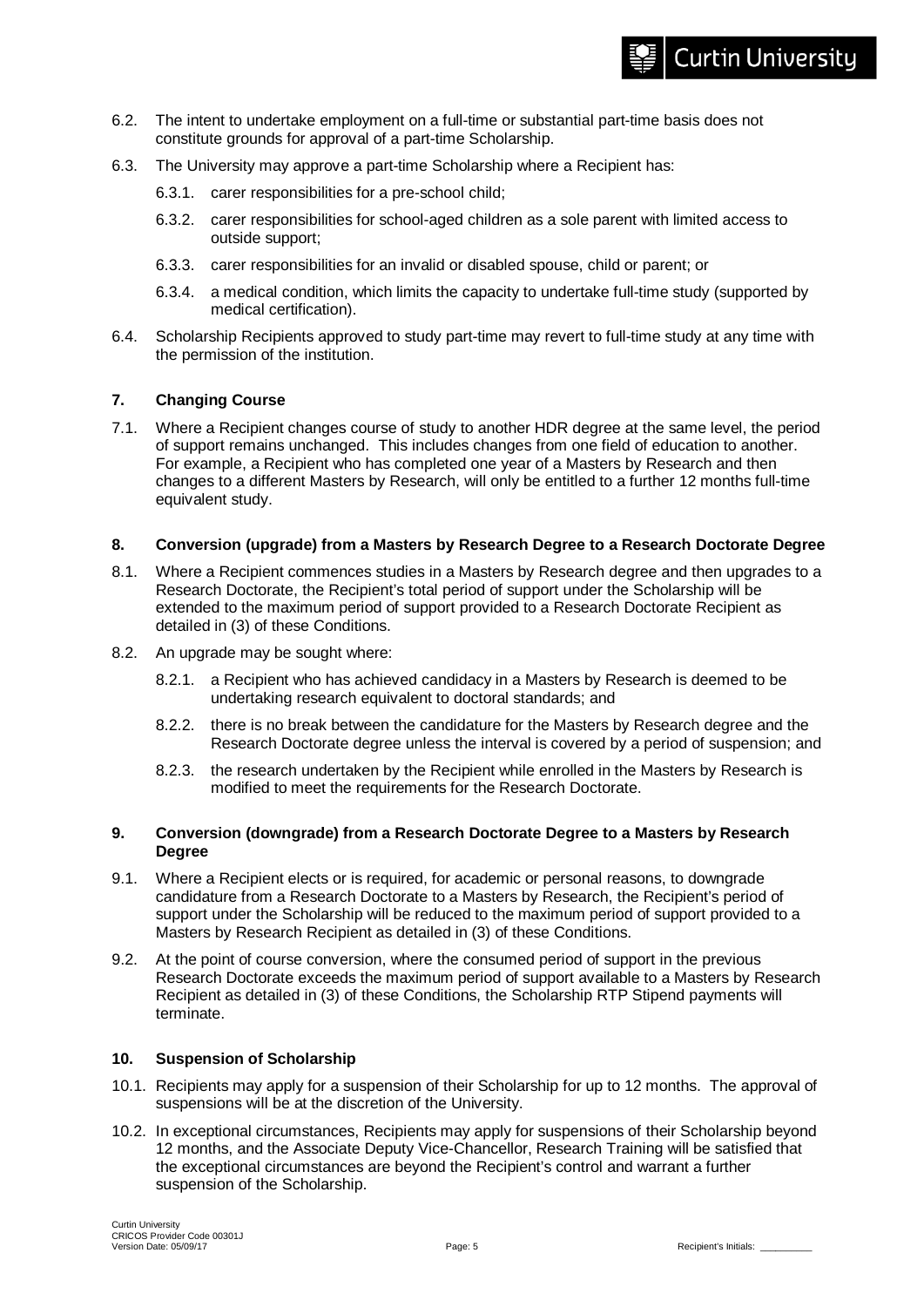- 10.3. Recipients are not normally allowed suspension of their Scholarship within six (6) months of taking up the Scholarship or prior to having their candidacy approved.
- 10.4. Where relevant, periods of suspension approved pursuant to clause 10.1 will be covered by a Leave of Absence.
- 10.5. The University may suspend the Scholarship if the Recipient:
	- 10.5.1. has been placed on Conditional status by the University, and has failed to meet those conditions within the specified timeframe;
	- 10.5.2. has failed to obtain approval for overseas travel; and/or
	- 10.5.3. has failed to resume study at the University on the return date specified after a period of approved research off-campus and/or outside Australia as detailed in (13).
- 10.6. The Scholarship stipend will not be back paid during the suspension period, per clause 10.5, if a Recipient is re-instated to Good Standing.

# **11. Transfer of a Scholarship to another HEP**

- 11.1. The decision to approve a transfer of a Recipient to another HEP is assessed on a case-by-case basis, and is at the discretion of both HEPs in question.
- 11.2. The HEP accepting the transferring Recipient is responsible for funding the Recipient's RTP Stipend Scholarship.
- 11.3. Recipients seeking to transfer their Scholarship to Curtin from another Higher Education Provider (HEP) will be required to provide evidence of:
	- 11.3.1. the scholarship award at the originating HEP;
	- 11.3.2. course commence at the originating HEP; and
	- 11.3.3. the equivalent full-time student load consumed in the course at the originating HEP.
- 11.4. The period of support for the transferring Recipient will be calculated based on the initial course commencement date at the originating HEP.
- 11.5. Recipients transferring to Curtin University will be subject to:
	- 11.5.1. the provisions of (3) where the period of support is concerned; and
	- 11.5.2. the provisions of (5) where the value of the scholarship is concerned.

# **12. Employment**

- 12.1. The University does not require Recipients to undertake employment.
- 12.2. In agreed circumstances, the University may permit a Recipient to undertake a limited amount of University teaching or other work which is unrelated to their research topic, as long as these activities do not interfere with progress in the HDR course, and where relevant are consistent with the conditions of the Recipient's student visa.
- 12.3. There is no limit on the income a Recipient can receive from part-time employment which is unrelated to their research topic. Recipients are expected to seek independent taxation advice relating to such employment.
- 12.4. A Recipient is permitted to undertake no more than 8 hours per week of paid employment between the work hours of 9.00am to 5.00pm, Monday to Friday. This excludes university holidays. Part-time Scholarship Recipients seeking paid employment exceeding 8 hours per week between the work hours of 9.00am to 5.00pm, Monday to Friday, are required to obtain permission from the Associate Deputy Vice-Chancellor, Research Training.
- 12.5. Full-time Recipients are expected to dedicate four days a week to study.
- 12.6. Fractional-time or casual academic-equated appointments will not be permitted unless there is compliance with clause 12.4.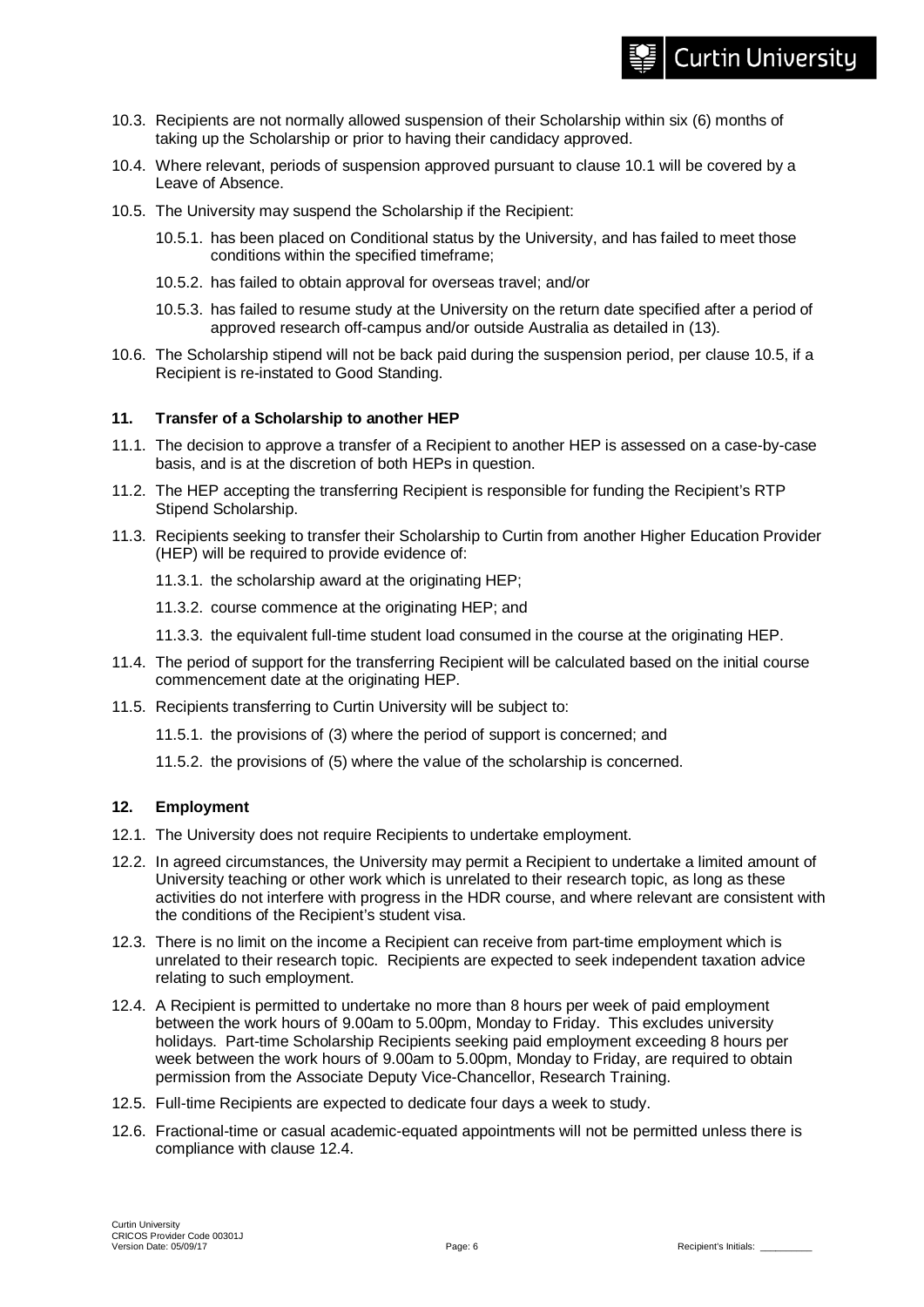# **Curtin University**

- 12.7. Volunteer work or service to University committees will not be permitted unless there is compliance with clause 12.4.
- 12.8. Remuneration from income received directly related to a Recipients research topic should not be greater than 75% of the Recipient's RTP Stipend rate.

#### **13. Research Off-campus and/or outside Australia**

- 13.1. The University may approve Recipients conducting up to 12 months of their research off-campus and/or outside Australia if:
	- 13.1.1. the research is essential for completion of the thesis;
	- 13.1.2. appropriate risk management is undertaken;
	- 13.1.3. there is adequate supervision;
	- 13.1.4. the Recipient remains enrolled; and
	- 13.1.5. the candidacy has been approved and the appropriate ethics clearance has been obtained.
- 13.2. Part-time Scholarship Recipients seeking to conduct research outside of Australia will require approval from the Associate Deputy Vice-Chancellor, Research Training.
- 13.3. For research outside of Australia, International Recipients on a student visa will contact Student Services, International Student Visas to seek advice to ensure that their student visa remains valid for their return to Australia.

#### **14. Research at Other Organisations**

- 14.1. The University may approve a Recipient conducting substantial amounts of research at organisations outside the higher education sector provided that adequate support, supervision, training, and research freedom for the Recipient is available at the other organisation and on the understanding that the University will still be responsible for the Recipient.
- 14.2. The rights to intellectual property should be resolved prior to commencement at the other organisation.
- 14.3. The required ethics approval from the University will be obtained prior to conducting this research.

# **15. Termination of Scholarship**

- 15.1. The Scholarship will be terminated in the following circumstances:
	- 15.1.1. on the day the thesis is submitted for examination or at the end of the Scholarship, whichever is earlier;
	- 15.1.2. if the Recipient ceases to meet the eligibility criteria specified per (1) of these Conditions, other than during a period in which the Scholarship has been suspended or during a period of approved leave;
	- 15.1.3. if in the opinion of the University, the course of study is not being carried out with competence and diligence or in accordance with the offer of the Scholarship;
	- 15.1.4. if the University has suspended the Scholarship per clause 10.5 and the Recipient fails to demonstrate progress within a reasonable time frame;
	- 15.1.5. on the death or incapacity of the Recipient, or course withdrawal;
	- 15.1.6. if the University determines the Recipient has committed serious misconduct, including but not limited to the provision of false or misleading information;
	- 15.1.7. if the Recipient does not resume study at the conclusion of a period of suspension or does not make arrangements to extend the period of suspension; and/or
	- 15.1.8. if the Recipient does not resume study at the University on the date specified for return after a period of approved research off-campus and/or outside Australia.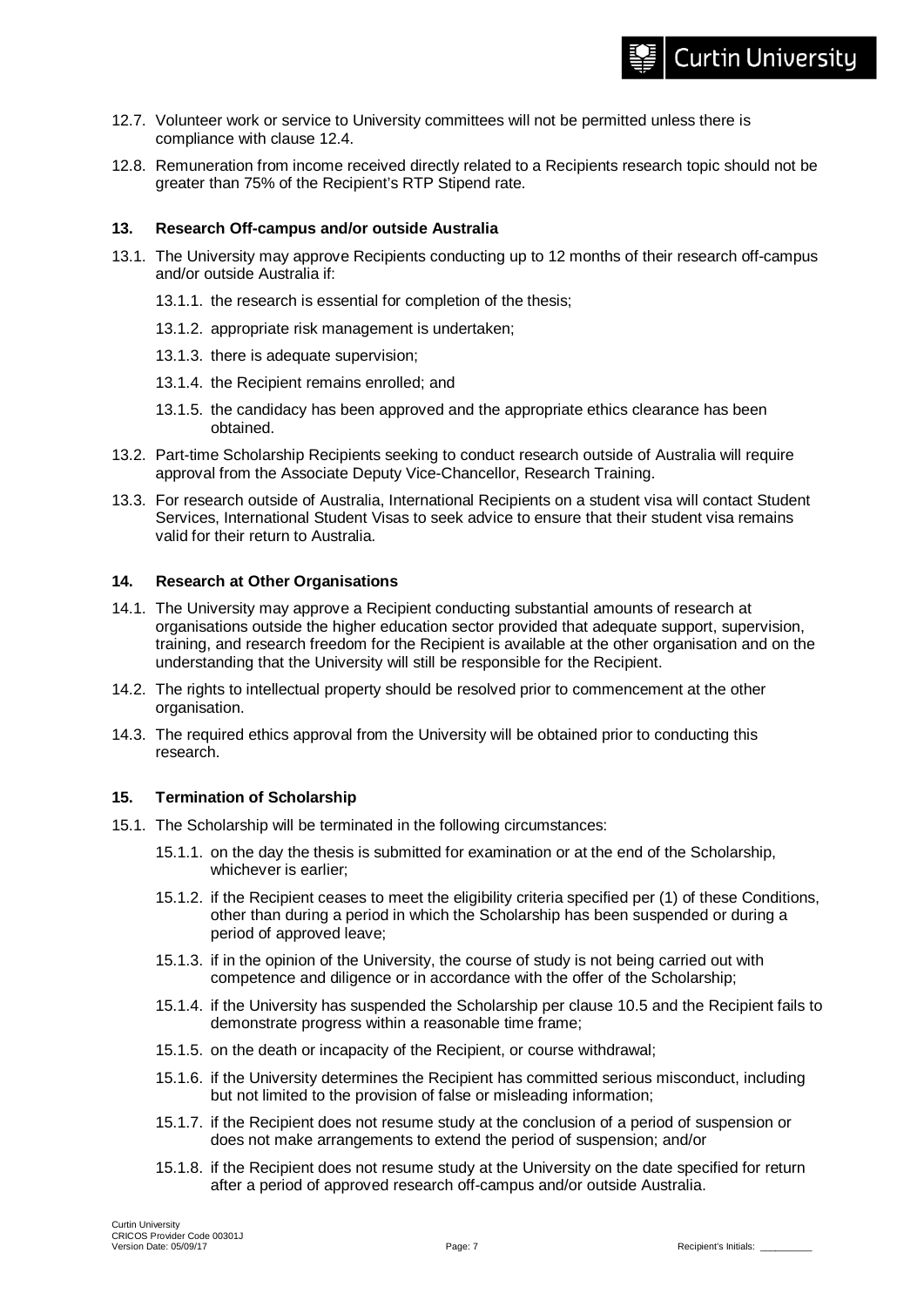15.2. In the case of an International Recipient, termination of an RTP Stipend Scholarship may result in concurrent termination of the Curtin funded fee offset scholarship.

## **16. Leave Entitlements**

- 16.1. Recipients are entitled up to 20 working days paid annual leave and 10 working days paid sick leave for each year of the Scholarship. These periods of leave must be discussed with and approved by the Recipient's supervisor. These leave entitlements may be accrued over the life of the Scholarship but will be forfeited when the Scholarship is terminated.
- 16.2. On provision of a medical certificate, Recipients are entitled to receive additional paid sick leave of up to a total of 60 working days during the duration of the RTP Stipend for periods of illness where the Recipient has exhausted the provisions of clause 16.1.
- 16.3. Sick leave entitlements (including additional sick leave) may also be used to cover leave for Recipients with family caring responsibilities. Recipients are required to take a Leave of Absence from their HDR course for periods of extended sick leave.
- 16.4. Recipients who have completed 12 months of their Scholarship are entitled to a maximum of 60 working days paid maternity leave during the duration of the Scholarship. This paid leave may also be approved if the Recipient has adopted a child. Maternity leave must be taken no earlier than eight (8) weeks prior to the expected birth/adoption date and conclude no later than 80 working days after the actual birth/adoption date of the child. The maternity leave will be paid at the rate the RTP Stipend is administered to the Recipient i.e. part-time Recipients will be paid pro-rata for the 60 day duration.
- 16.5. Recipients who are partners of women giving birth while receiving a Scholarship and who have completed 12 months of their Scholarship are entitled to a period of 10 working days paid parenting leave at the time of the birth or adoption. This period of leave is to be taken anytime in the 80 working days immediately after the birth or adoption of the child. The leave will be paid at the rate the RTP Stipend is administered to the Recipient i.e. part-time Recipients will be paid pro-rata for the 10 day duration.

#### **17. Erroneous Overpayment of Scholarship**

- 17.1. A Recipient who is taking leave from their HDR course is expected to submit the prescribed approval form in a timely manner and, where possible in advance in order to avail receiving an overpayment of their Scholarship. In circumstances where an overpayment does occur, reimbursement of the overpaid amount is required in accordance with the instructions of the University.
- 17.2. In the situation where a Recipient is overpaid an amount in excess of a full fortnightly Scholarship disbursement, the University may recover the overpayment by withholding future stipend payments at the same rate which the stipend was overpaid.

#### **18. Confidentiality**

18.1. The deliberations and decisions of authorised officers relating to allocation, selection and award of Scholarships are confidential.

# **19. Legal Advice**

19.1. All Recipients are strongly recommended to seek their own independent legal advice regarding intellectual property and other contractual arrangements, both with the University and any other external parties.

#### **20. Variation of Conditions**

20.1. These conditions may be varied from time to time at the discretion of the Associate Deputy Vice-Chancellor, Research Training, or at the request of the relevant statutory or legislative bodies.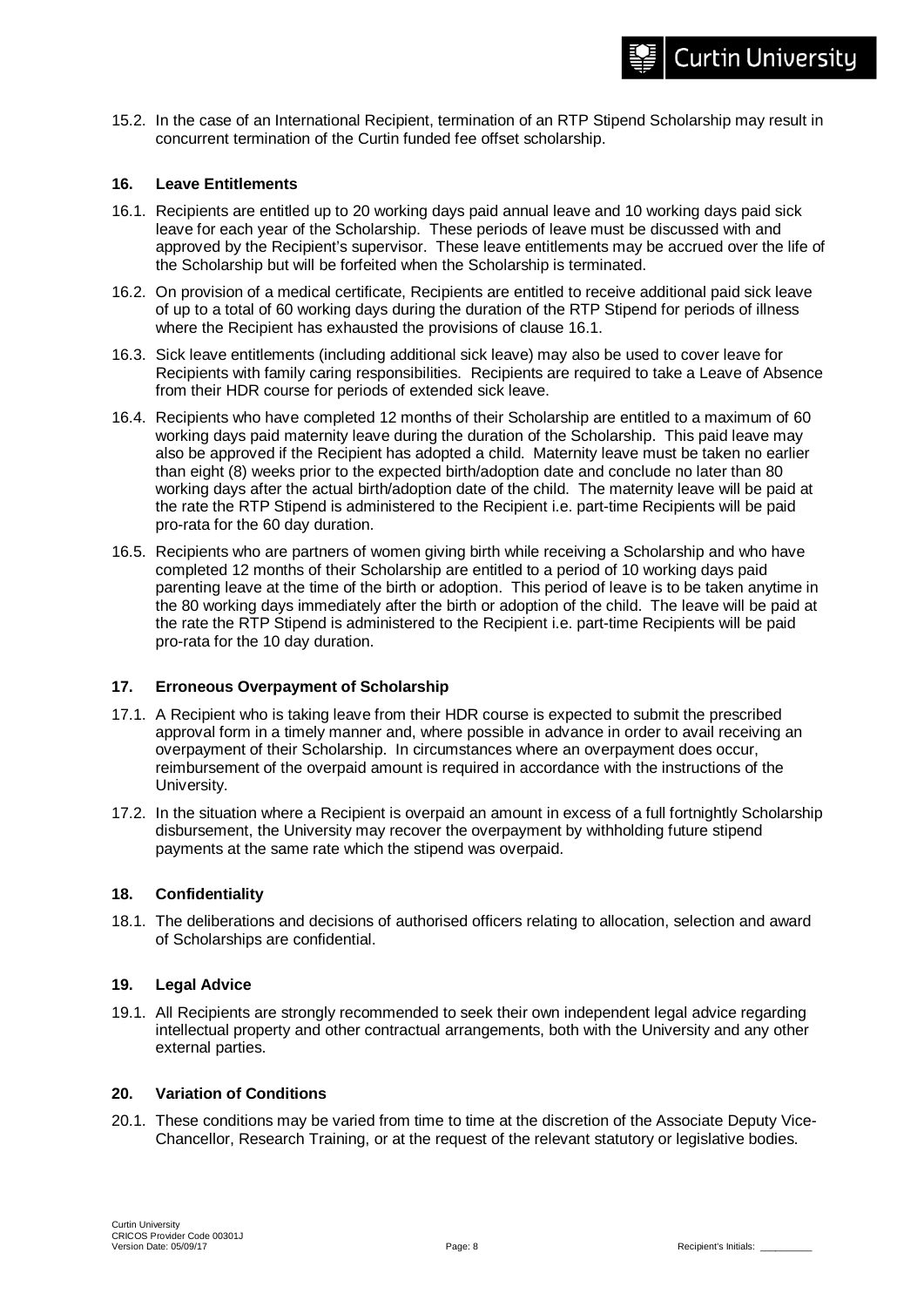## **21. Provision of False or Misleading Information**

- 21.1. If the University knows or has reason to believe that a Recipient has provided false or misleading information to the University in relation to the Scholarship, the University will immediately:
	- 21.1.1. re-assess the Recipient's Scholarship entitlements; and
	- 21.1.2. where relevant, notify the Department of Education and Training or Department of Immigration and Border Protection of the suspected offence and provide where requested, a copy of the Recipient's application and any other relevant information.

#### **22. Acknowledgment of Commonwealth Support**

- 22.1. Recipients are required to acknowledge the Australian Government's support in any published materials relating to their HDR by mention of support through an "Australian Government Research Training Program Scholarship".
- 22.2. This requirement will be exercised both during and after completion of the HDR. Materials include items such as books, articles, newsletters or other literary or artistic works which relate to the Recipient's HDR project.

#### **23. Specific University Obligations**

- 23.1. The University will abide by the Australian Code for the Responsible Conduct of Research.
- 23.2. The University will be fair and equitable in the use of its discretionary powers.
- 23.3. The right of the Recipient to appeal decisions is recognised. The University will advise Recipients of appropriate appeal mechanisms for resolution of any disputes which might arise during their candidature.

#### **24. Specific Recipient Obligations**

- 24.1. A Recipient acknowledges and agrees that he or she :
	- 24.1.1. will diligently and to the best of their ability apply themselves to the successful completion of the degree;
	- 24.1.2. will conform to the rules (including disciplinary provisions) of the University;
	- 24.1.3. will abide by the Australian Code for the Responsible Conduct of Research;
	- 24.1.4. will provide all reports required by the University including an annual progress report submitted through the Graduate Research School. If the University does not consider that progress to be satisfactory, the Recipient will be placed on Conditional status and/or the Scholarship may be terminated; and
	- 24.1.5. will abide where relevant by the National Health and Medical Research (NHMRC) and Australian Research Council (ARC) Codes on Human and Animal Research Conditions and decisions of the Safety and Ethics committees of the University.
- 24.2. A Recipient will advise the University within ten (10) working days in writing if he or she:
	- 24.2.1. leaves Australia for reasons other than approved overseas study, approved suspension or approved annual leave;
	- 24.2.2. discontinues full time study;
	- 24.2.3. is absent from full time study for a period of ten (10) working days or longer without prior approval; and/or
	- 24.2.4. is in receipt of additional income, surplus to the RTP Stipend Scholarship, which is for the purpose of supporting general living costs per the provisions of clause 1.1.6 and (12).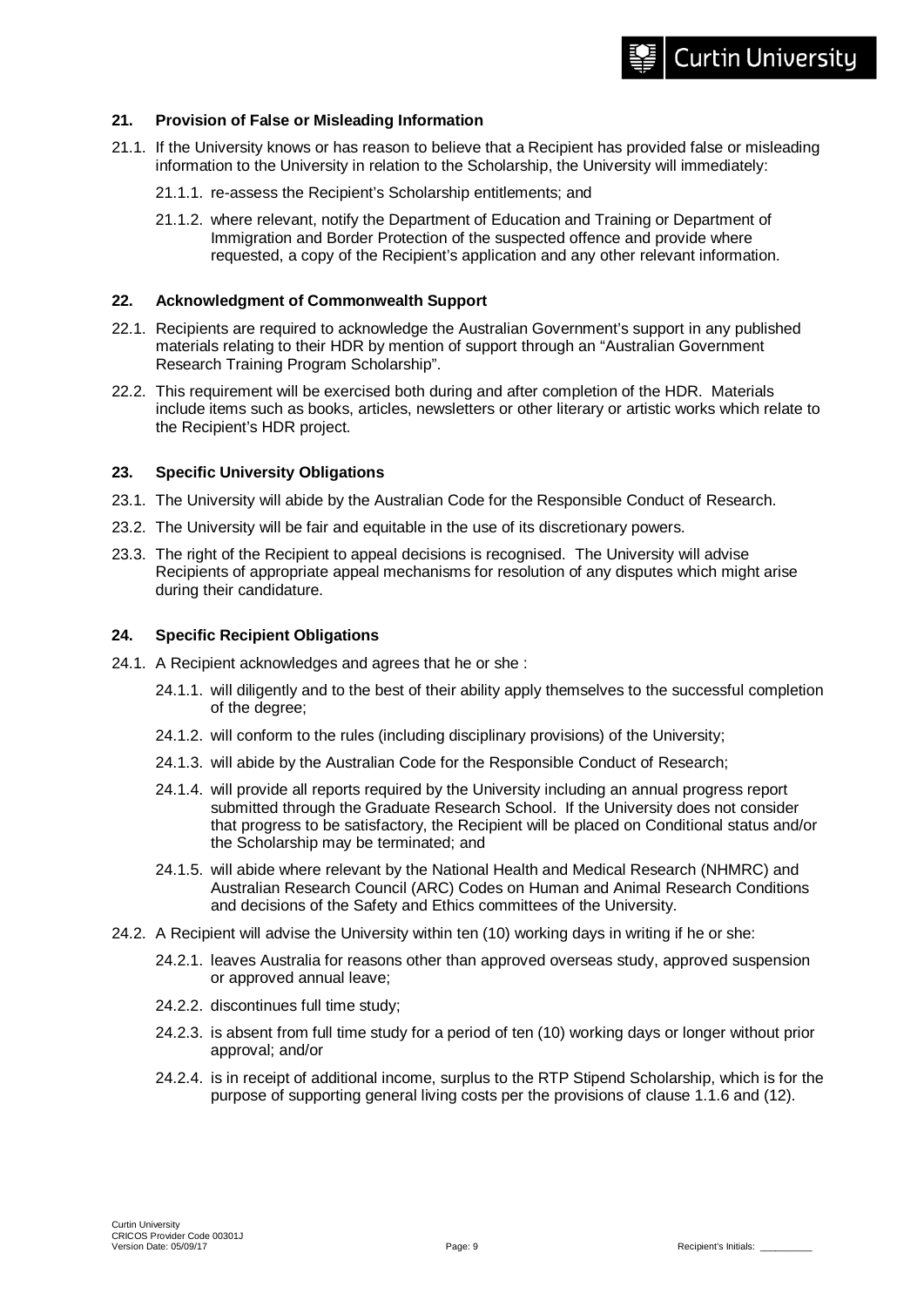## **25. Related Links**

Australia Awards Scholarships Policy Handbook (January 2017)

[http://dfat.gov.au/about-us/publications/pages/australia-awards-scholarships-policy](http://dfat.gov.au/about-us/publications/pages/australia-awards-scholarships-policy-handbook.aspx)[handbook.aspx](http://dfat.gov.au/about-us/publications/pages/australia-awards-scholarships-policy-handbook.aspx)

Australian Code for the Responsible Conduct of Research

<https://www.nhmrc.gov.au/guidelines-publications/r39>

Australian Statistical Geography Standard

<http://www.abs.gov.au/>

Curtin RTP Scholarship Policy webpage

<http://research.curtin.edu.au/postgraduate/rtp-scholarship-policy/>

Curtin Scholarships webpage

[http://Scholarships.curtin.edu.au/](http://scholarships.curtin.edu.au/)

Family Law Act 1975

[https://www.legislation.gov.au](https://www.legislation.gov.au/)

HESA Act 2003

<https://www.education.gov.au/higher-education-support-act-2003-and-guidelines>

Research Training Program (RTP) Scholarship Procedures

<http://policies.curtin.edu.au/findapolicy/>

Rule No. 10 Made Pursuant to Statute No. 12 – Enrolment: Degree of Doctor by Research [http://policies.curtin.edu.au/legislation/statutes\\_rules.cfm](http://policies.curtin.edu.au/legislation/statutes_rules.cfm)

Rule No. 11 Made Pursuant to Statute No. 12 – Enrolment: Degree of Master by Research [http://policies.curtin.edu.au/legislation/statutes\\_rules.cfm](http://policies.curtin.edu.au/legislation/statutes_rules.cfm)